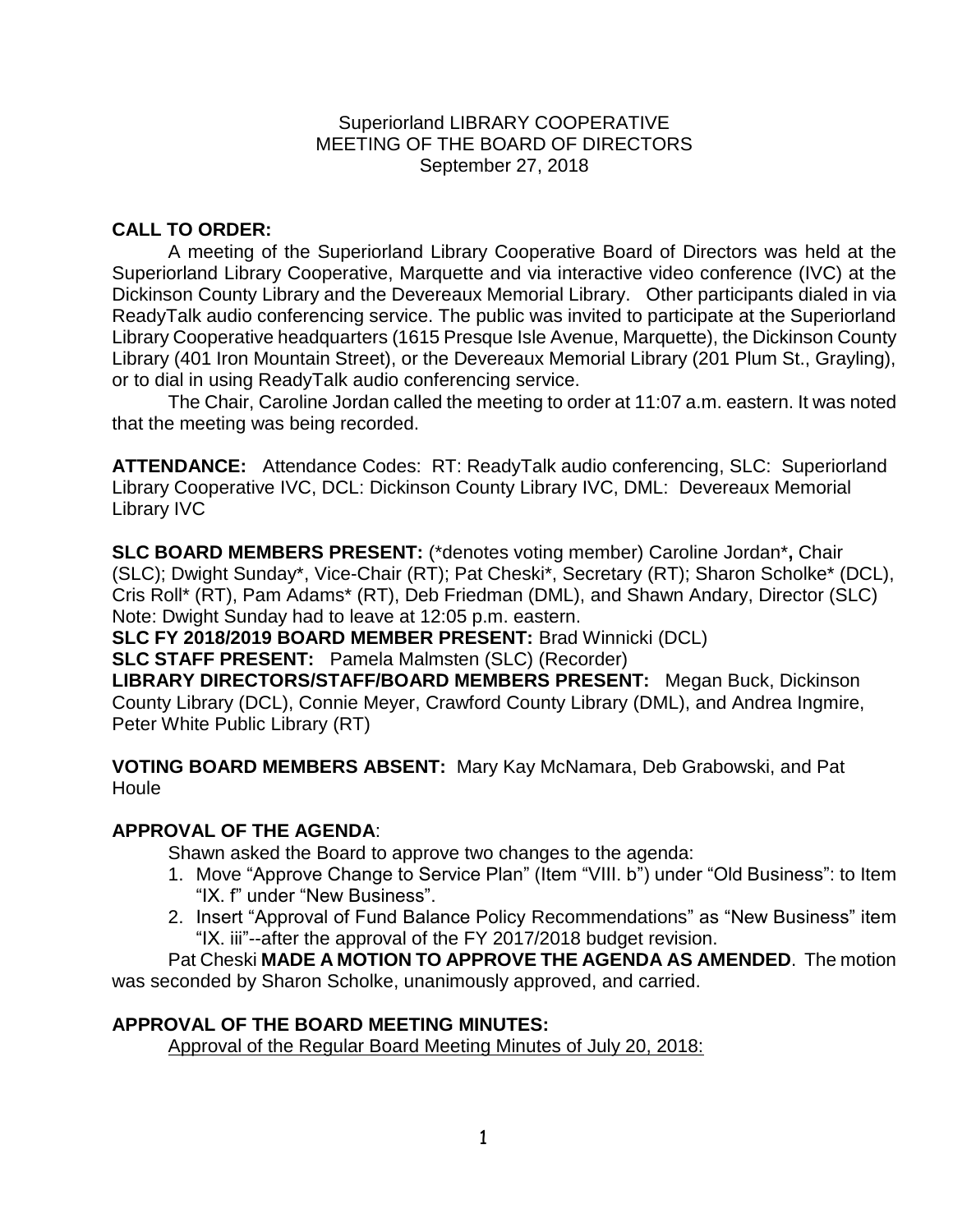Dwight Sunday **MADE A MOTION TO APPROVE THE REGULAR BOARD MEETING MINUTES OF JULY 20, 2018**. The motion was seconded by Cris Roll, unanimously approved, and carried.

Approval of the Special Board Meeting Minutes of August 20, 2018: Dwight Sunday **MADE A MOTION TO APPROVE THE MINUTES OF THE SPECIAL BOARD MEETING OF AUGUST 20, 2018 AS PRESENTED.** The motion was seconded by Pam Adams, unaminously approved, and carried.

**FINANCIAL REPORT:** Pam Malmsten presented the financial report.

July and August 2018 Cash Disbursements**:**

**July:** Account 3-718 (retirement plan) includes the Board-approved \$51,085 lump sum payment to MERS to reduce SLC's defined benefit plan unfunded liability. Cash disbursements include a \$19,500 payment to OCLC for SLC's cataloging subscription deposit account; the board had approved this payment at the July meeting.

Total July 2018 disbursements: \$133,669.85.

**August:** Account 3-801 (professional and contractual) includes a \$980 payment to Foster, Swift, Collins; this is for an attorney to review SLC's e-rate RFP (Request for Proposals).

Total August 2018 Disbursements: \$45,214.94. Year to Date Reports as of 08/31/2018**:** 

*Revenues*: SLC has received 100% of direct state aid payments (\$268,931), Great Lakes Talking Books (GLTB) payments (\$41,073), and indirect state aid payments (\$130,066). Revenues are as expected for the end of August.

*Expenses:*Account 3-718 (retirement plan) is substantially over the 11/12 figure; this is due to the \$51,085 MERS DB payment. Pam noted that line item adjustments were included in the proposed FY 2018 budget revision that would be discussed later in the meeting.

Total YTD revenues were \$743,405 and total YTD expenses were \$694,643.

Balance sheet as of August 31, 2018: The balance sheet as of August 31, 2018 showed total Assets of \$912,064.84 and total Liabilities plus Fund Balances of \$912,064.84.

Cris Roll **MOVED TO APPROVE JULY CASH DISBURSEMENTS OF \$133,669.85, AUGUST CASH DISBURSEMENTS OF \$45,214.94, THE YEAR-TO-DATE EXPENSE AND REVENUE REPORTS AS OF AUGUST 31, 2018** [With YTD Revenues Of \$743,405 and YTD Expenses Of \$694,643]**, AND THE BALANCE SHEET AS OF AUGUST 31, 2018.** The motion was seconded by Pam Adams.

**Roll call**: Cris Roll: Yes, Caroline Jordan: Yes, Pat Cheski: Yes, Dwight Sunday: Yes, Pam Adams: Yes, Sharon Scholke: Yes. Total: Yes: (6), No: (0), Abstain: (0). Motion carries unanimously.

**PUBLIC PARTICIPATION**: There was no public participation at this time.

**DIRECTOR'S REPORT:** Shawn Andary presented the Director's Report.

 Welcome new director at SLC member library**:** McMillan Township Library has a new director, Gig Avromov.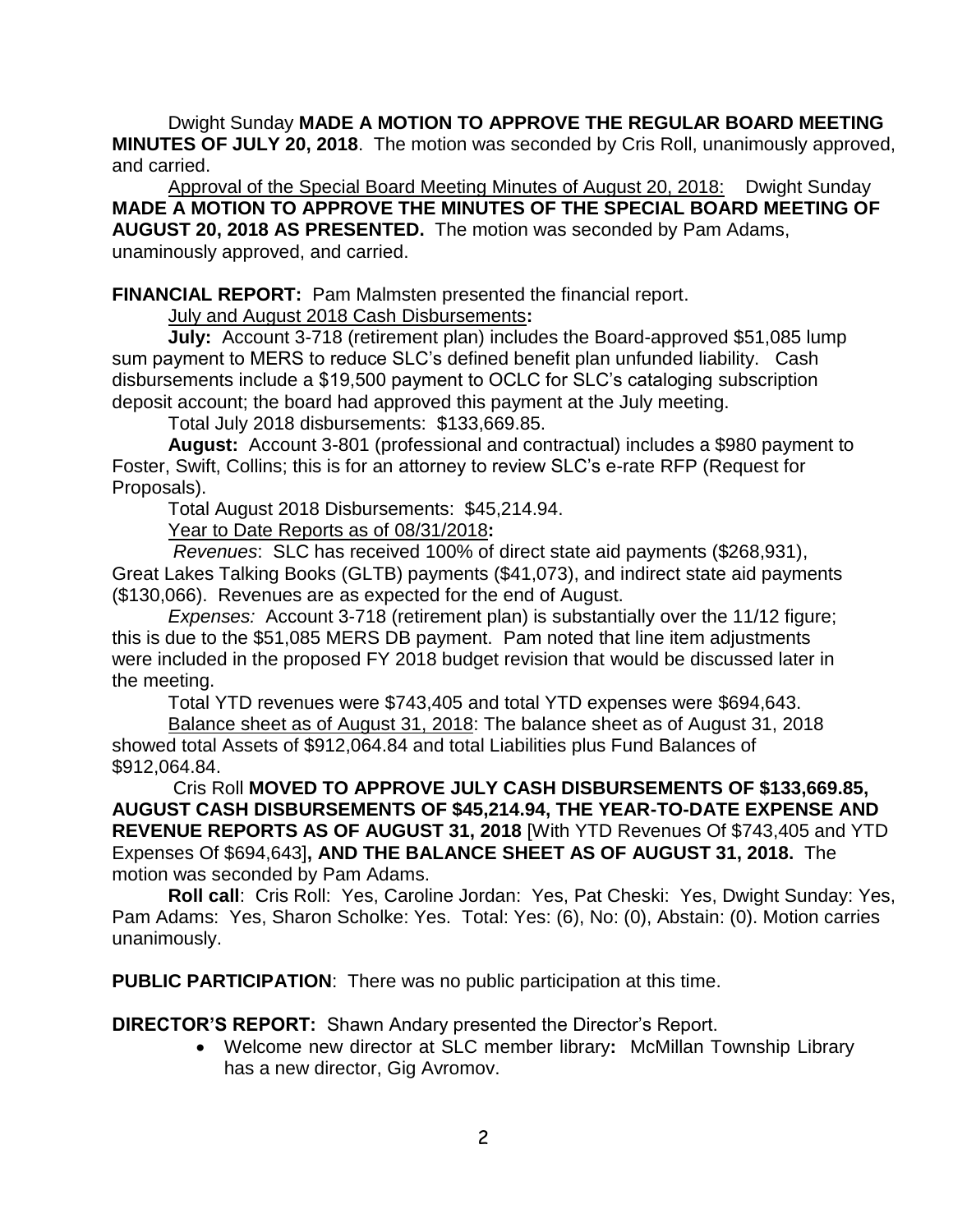- Plan of Service meetings were held on August 15, 16, and 17; Shawn presented a separate report later in the meeting.
- Mini-Rural Conference**:** The Michigan Cooperative Directors Association is sponsoring a "mini-rural" conference in Gaylord on April 29-30, 2019 at the Treetops Resort. Ben Bizzle will be the keynote speaker, and the conference committee is looking into presenters for the breakout sessions. The cost of registration will be around \$75. The conference still needs a name and ideas for additional breakout sessions; the committee will be surveying member libraries to determine topics of most interest.
- Updates from MLA: Library Personal Property Tax (PPT) reimbursements should not be affected by PA 247 and 248 of 2018. On June 27, 2018, Governor Snyder signed into law Public Acts 247 and 248 of 2018. These Acts make changes to the Local Community Stabilization Authority Act (LCSA Act) and the calculation of personal property tax (PPT) reimbursements. It is MLA's understanding that these changes refer only to the excess PPT that was collected above what was anticipated by the state. Libraries' PPT reimbursements should be similar to what they have received in the past, minus any "bonus" some libraries received in recent years. This extra PPT will now go to fund fire protection in some communities. The Michigan Department of Treasury is working to update the content on the Personal Property Tax Reimbursements website to reflect amendments to the LCSA Act.
- New Director and Advanced Director Workshops**:** Shawn recently attended New and Advanced Director Workshops in East Lansing. The workshops covered a wide variety of topics that are important to Michigan public libraries. The New Director Workshop had sessions that related to library contracts and state aid, the Open Meetings Act, FOIA, Friends of Michigan Libraries and Trustee Alliance, facilities management, and the Library of Michigan Foundation. The Advanced Director Workshop had sessions that included library millages, leadership vs. management, human resources, budgets, and community engagement.
- SLC Internet Consortium**:** The RFP has been posted for the SLC Internet Consortium and bids are due on October 12, 2018. The EdTech Strategies consultant has been very helpful.
- UPRLC Annual Meeting**:** The UPRLC Annual Meeting was held at Bay College in Escanaba on September 25 and 26. Shawn reported that the conference was a huge success and post-conference evaluations were very positive. Members of the Annual Meeting Planning Committee were Carolyn Stacey, Megan Buck, Lynette Suckow, Dillon Geshel, Pam Malmsten, and Shawn Andary.
- Upcoming Workshops and Meetings in October: October 10, 2018: SLC Programming Committee Meeting October 17-19, 2018: Michigan Library Association (MLA) Annual Conference, Novi October 19, 2018: Cooperative Directors Meeting, Novi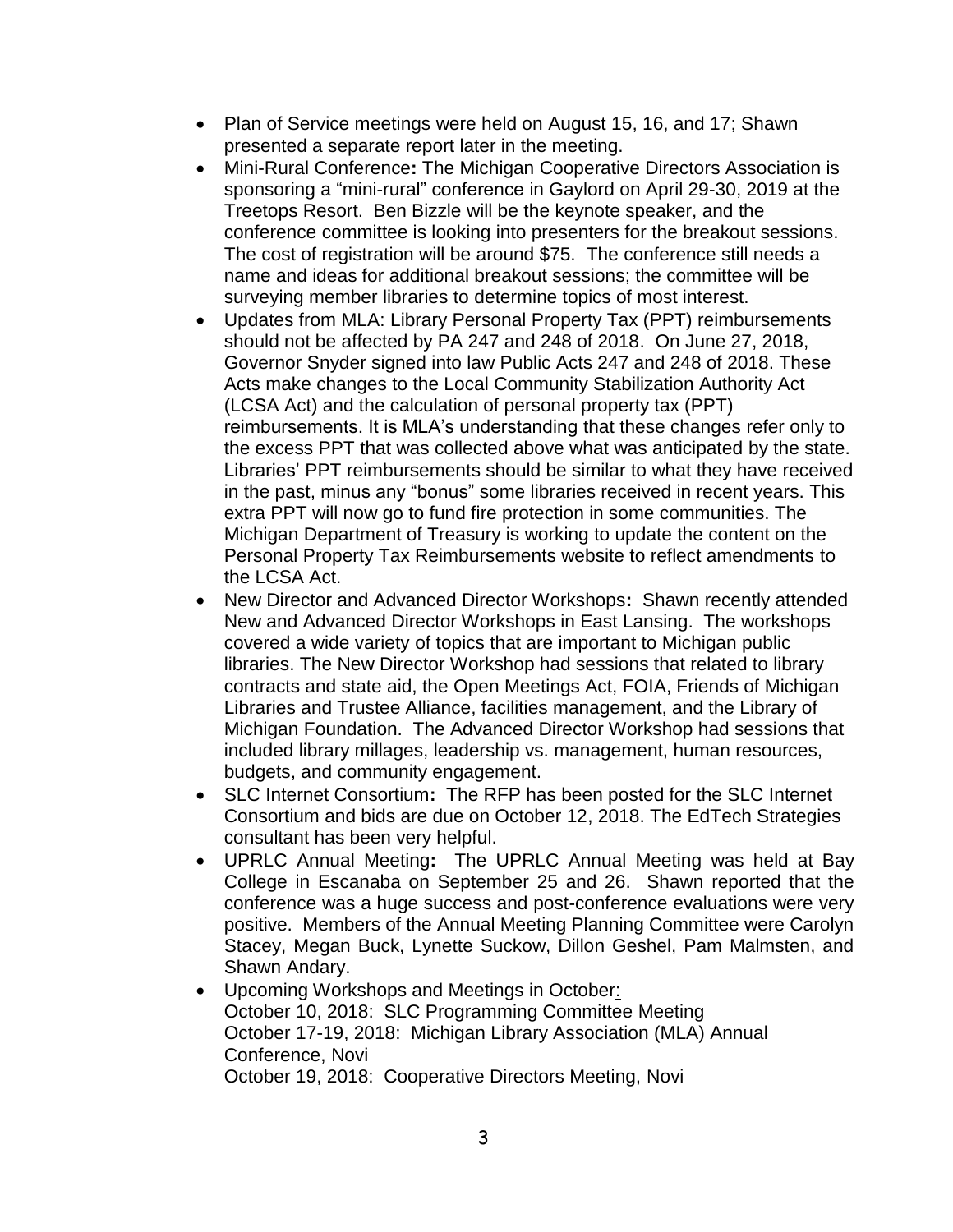#### **COMMITTEE REPORTS**:

Advisory Board of Librarians Report: Megan Buck, the Chair of the Advisory Board of Librarians (ABL) reported. The group met on September 11, 2018. A survey had been distributed to library directors; respondents were asked to prioritize, comment, and make suggestions about the Cooperative's services. Twenty-four responses were received and survey results were discussed at 3 mid-August regional meetings. Sixteen people participated in the regional discussions. Megan said that ABL wants to make sure that all voice are heard; there is still a lack of representation from Class I libraries. There were discussions on how to help Class I libraries have more representation on ABL and the SLC Board of Directors.

#### **OLD BUSINESS:**

SLC Personnel Update: Shawn reported that the Network Administrator job has not yet been filled and Jean Montgomery has been helping in the interim. The Technology Assistant position is also open. Lissa Potter, the newly hired System Administrator, will be starting work on Monday, October 1.

#### **NEW BUSINESS**:

Report of SLC Budget and Finance Committee: The Finance Committee met on September 19 and made recommendations for approval of the final FY 2017/2018 budget revision, fund balance policy recommendations, and approval of the FY 2018/2019 budget.

*Annual Approval of Financial Institutions for FY 2019:* Pat Cheski **MOVED TO APPROVE HUNTINGTON BANK, MBANK, NORTHERN MICHIGAN BANK, PEOPLE'S STATE BANK, RANGE BANK, RIVER VALLEY BANK, WELLS FARGO BANK, AND FLAGSTAR BANK FOR INVESTMENT OF FUNDS.** The motion was seconded by Dwight Sunday, unanimously approved, and carried.

*FY 2017/2018 Budget Revision:* Pam Malmsten summarized changes included in the proposed FY 2017/2018 budget revision.

Revenues: Direct and indirect state aid revenues were adjusted to what was actually received: indirect state aid was a little less than anticipated and direct state aid was about \$2,900 more than originally budgeted. The TV Whitespace grant revenue was added. This grant was received in July 2017 and carried over into FY 2018 as a deferred revenue; it was transferred into FY 2018 revenues since the TVWS equipment was finally received and paid for. The leave payout was adjusted to actual as well. The fund balance transfer from the large lump sum payout (\$51,085) to MERS to reduce SLC's Defined Benefit plan unfunded liability was also added.

Expenses: Salary expenses were adjusted to actual; they are less than budgeted because open staff positions were not filled as quickly as anticipated. The \$51,085 MERS payment was added to the Retirement Plan Line item (3-718). The payment of \$8,923 for the TVWS equipment (offset by grant revenues) was added to the computer supplies line item.

Dwight Sunday **MOVED TO APPROVE THE FY 2017/2018 REVISED BUDGET AS PRESENTED.** The motion was seconded by Pat Cheski.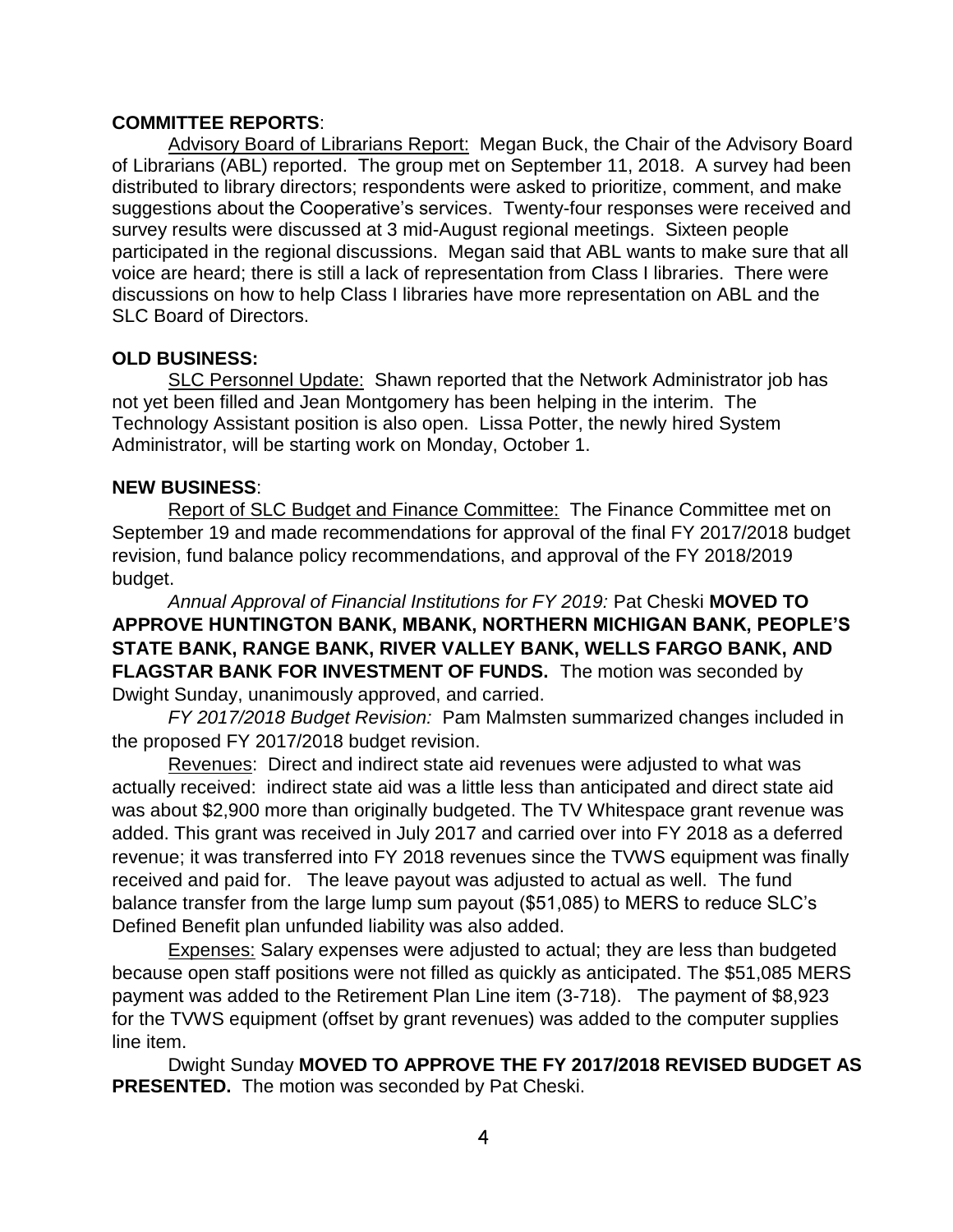**Roll call**: Cris Roll: Yes, Caroline Jordan: Yes, Pat Cheski: Yes, Dwight Sunday: Yes, Pam Adams: Yes, Sharon Scholke: Yes. Total: Yes: (6), No: (0), Abstain: (0). Motion carries unanimously.

*FY 2018/2019 Fund Balance Policy Recommendations:* The Finance Committee approved the following proposed Fund Balance Policy Recommendations at its September 19, 2018 meeting:

### Fund Balance Recommendations for FY 2018/2019

Currently, SLC has an unassigned fund balance of \$664,981, and the SLC Director is recommending that some of the funds be used in order to address SLC's MERS unfunded pension liability, explore additional services for member libraries, and to make needed repairs in the facility in the coming fiscal year.

- **Assigned Fund Balance – Unfunded Pension Liability.** We will budget **\$30,000** to pay down our unfunded pension liability with MERS.
- **Assigned Fund Balance – Capital Improvements.** We need to replace the double doors in our building as one of the sides sticks and is a bit of a hazard for those that are visually impaired or otherwise. We also would like to get quotes for replacing the broken slate tiles at the back entrance. We will get quotes for the work, and are thinking that the cost will be less than **\$10,000.**
- **Assigned Fund Balance for Program and Services Enhancement - \$5,000.** \$2,500 would be earmarked for subsidizing a program tour with the Michigan Humanities Council, and the additional \$2,500 would be used to provide regional staff training with input from the ABL Professional Development Committee.
- **Unassigned Fund Balance.** Used for one-time expenditures that are non-recurring in nature. **\$10,000** would be set aside to explore new services for our members.

Dwight Sunday **MADE A MOTION TO APPROVE THE FUND BALANCE POLICY RECOMMENDATIONS AS PRESENTED.** The motion was seconded by Cris Roll.

**Roll call**: Cris Roll: Yes, Caroline Jordan: Yes, Pat Cheski: Yes, Dwight Sunday: Yes, Pam Adams: Yes, Sharon Scholke: Yes. Total: Yes: (6), No: (0), Abstain: (0). Motion carries unanimously.

*FY 2018/2019 Budget:* Shawn Andary presented highlights of the proposed FY 2018/2019 budget.

Revenues: State Aid went up this year to .396895 per capita; total state aid revenues are \$419,952. The impact of losing Tahquamenon is \$16,069.31. It is expected that some of the Victoria Wolf donation for GLTB services will be spent in FY 2019. This grant is currently shown as a deferred revenue; \$5,000 was transferred to revenues to offset anticipated expenditures--probably for recording some local books. The Fund Balance transfers that were approved are also included.

**Expenses:** All of the items included in the approved Fund Balance Policy Recommendations were included in the FY 2019 proposed budget. Highlights of the proposed expenses include:

> 1. Staffing: Costs for the MERS Defined Contribution (DC) plan employer contributions are built into the retirement line item; SLC will be paying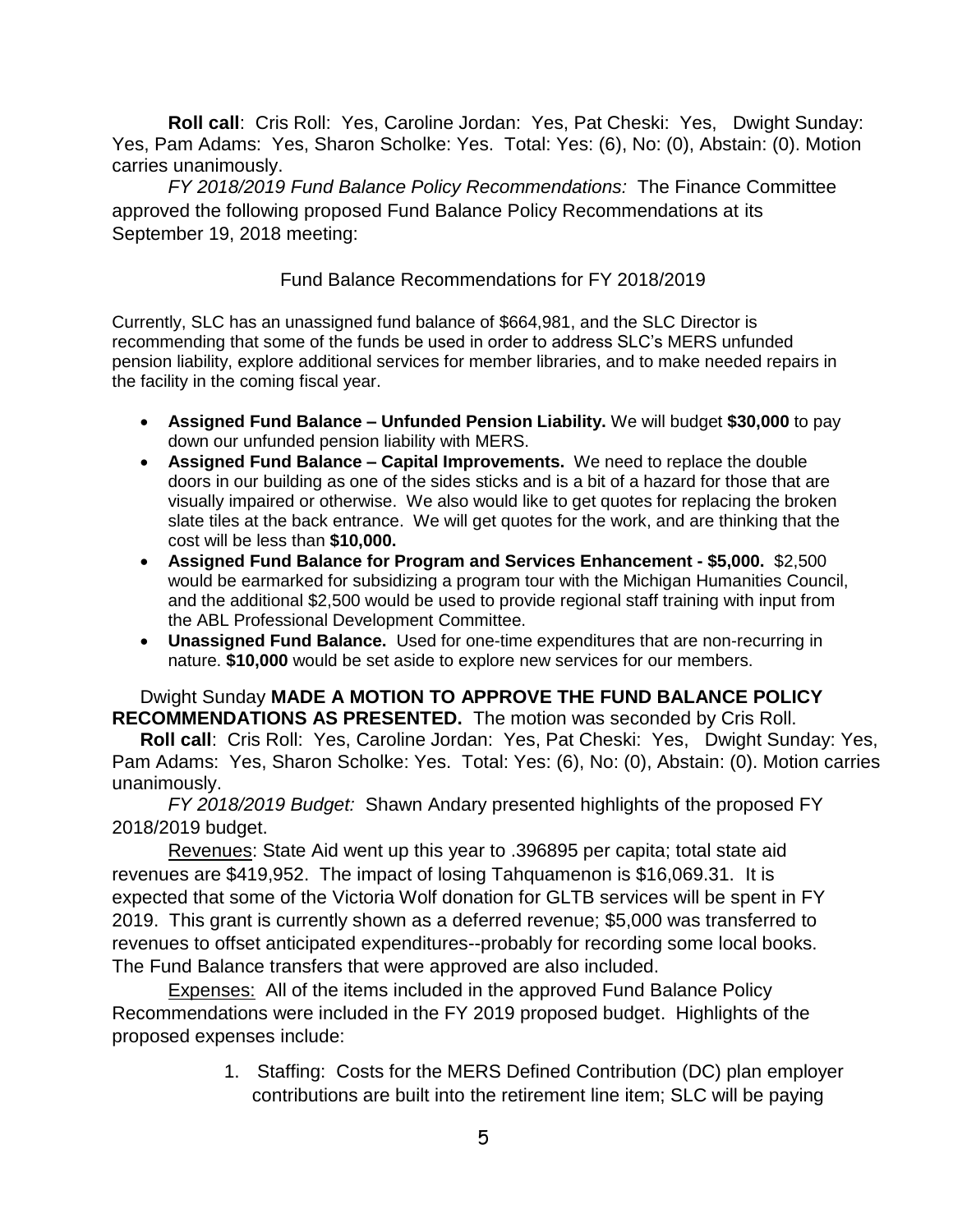9% of employees' gross salaries into their MERS DC retirement accounts.

- 2. Computer Supplies: This line item includes \$10,000 for two new servers.
- 3. Professional and Contractual: This line item includes \$2,500 for a Humanities Council matching grant. Also included are \$14,250 for EdTech Strategies e-rate consulting services and delivery subsidies at \$750 per library.
- 4. Conferences: This line item includes \$2,500 for additional memberlibrary staff training; this is also included in the proposed assigned Fund Balance transfer.
- 5. Electronic Subscriptions: \$5,500 for Niche Academy was added. Also included is \$10,000 for a new service, which was part of the approved Fund Balance Policy Recommendations.
- 6. Capital Outlay: This line item includes \$10,000 for replacing the front door and replacing the broken slate tiles in the back entryway; this expenditure was included in the approved Fund Balance Policy Recommendations.

Dwight Sunday **MOVED TO APPROVE THE FY 2018/2019 BUDGET AS PRESENTED.** The motion was seconded by Pat Cheski.

**Roll call**: Cris Roll: Yes, Caroline Jordan: Yes, Pat Cheski: Yes, Dwight Sunday: Yes, Pam Adams: Yes, Sharon Scholke: Yes. Total: Yes: (6), No: (0), Abstain: (0). Motion carries unanimously.

*SLC Investments Report*: A spreadsheet detailing SLC's certificate of deposit investments, bank account balances, and accrued interest was distributed to the Board and member library directors.

Approve SLC FY 2018/2019 Schedule of Services: Shawn summarized the ABL group recommendations regarding the Schedule of Services. Additions and changes to the FY 2019 Schedule of Services include:

- 1. New cooperative group discounts for Chilton auto repair manuals and BookFlix have been added.
- 2. SLC will collaborate with six other library cooperatives to provide a "mini-rural conference" for 2019; conference stipends will be available.
- 3. The Professional Development and Continuing Education Committees will be re-activated. SLC will provide funding for regional training opportunities in the central, eastern, western and northern Lower Peninsula.
- 4. A collection development policy for OverDrive will be created.
- 5. The SLC webpage will be improved so that it is easier for member libraries to find and share information about the services that are offered.
- 6. A concise one page informational sheet outlining Cooperative services will be provided to member libraries.
- 7. SLC staff will look into BLUEcloud Analytics or other ways to improve ILS reporting.
- 8. SLC staff will look into scripts or plans that member libraries could use when planning Technology Petting Zoo or Makerspace programs.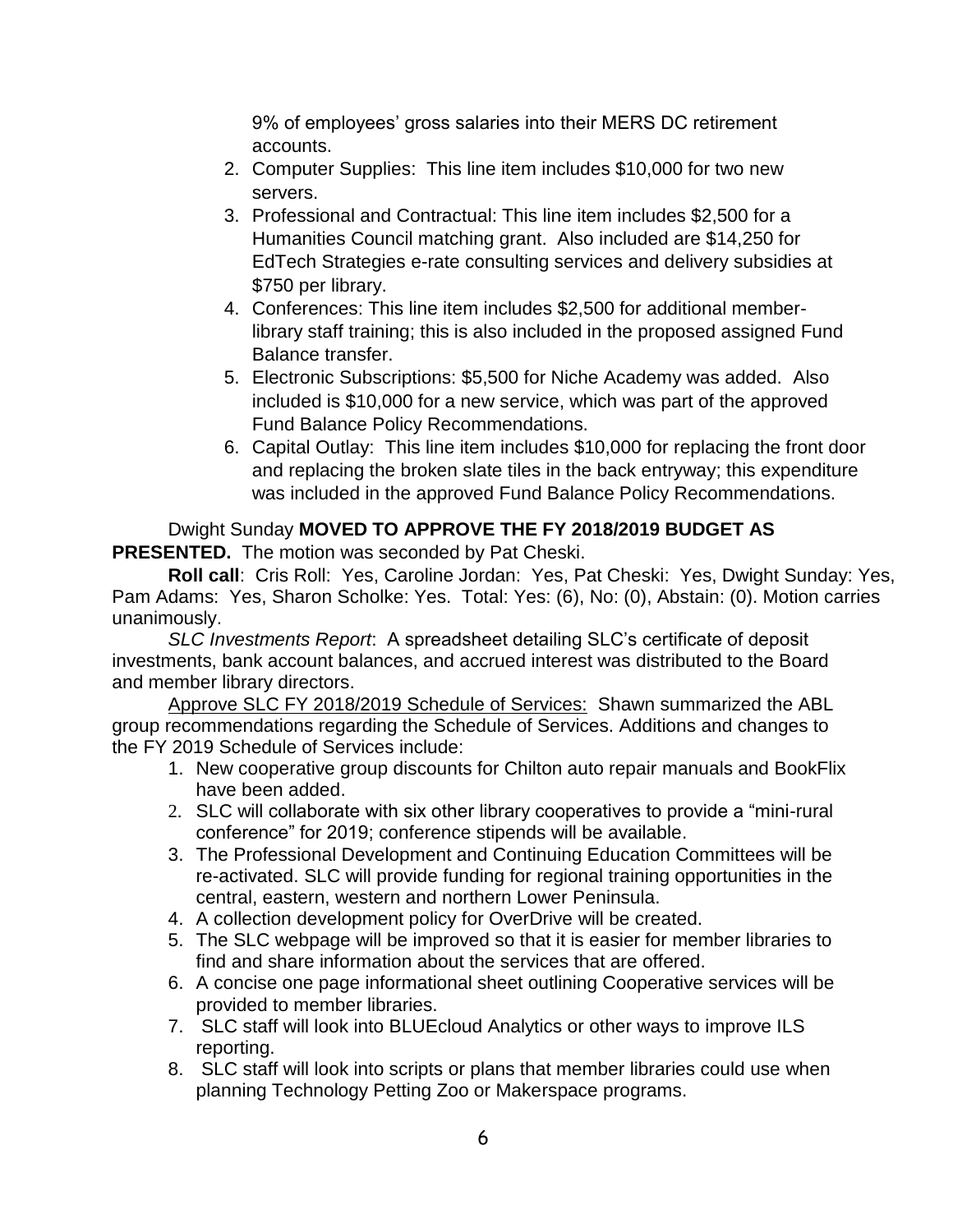- 9. SLC will subscribe to Niche Academy in order to make more patron training available for electronic resources. Niche Academy also provides staff training and offers an option to create customized training sessions.
- 10. JotForm will be available to assist member libraries in providing online forms that can be used to gather information and feedback from patrons.

Pat Cheski **MOVED TO APPROVE THE FY 2018/2019 SCHEDULE OF SERVICES AS PRESENTED.** The motion was seconded by Sharon Scholke.

**Roll call**: Cris Roll: Yes, Caroline Jordan: Yes, Pat Cheski: Yes, Dwight Sunday: Yes, Pam Adams: Yes, Sharon Scholke: Yes. Total: Yes: (6), No: (0), Abstain: (0). Motion carries unanimously.

Annual Affirmation of FY 2018/2019 E-Rate Policies: The following e-rate policies were presented to the Board for affirmation.

### **SUPERIORLAND LIBRARY COOPERATIVE**

### **E-Rate Consortium Policies, Approved by SLC Board on 09/27/2018 Authorization for E-Rate**

 The Board of Directors of the Superiorland Library Cooperative designates its DIRECTOR as Purchasing Agent and ERATE COORDINATOR for the Superiorland Library Cooperative and the Superiorland Library Cooperative E-rate Consortium**.** The Board designates its ERATE COORDINATOR as its Authorized Representative for the federal E-Rate program; and, as its Designated Custodian for E-Rate. The ERATE COORDINATOR is also designated as the responsible authority for administering and managing interactions between the Superiorland Library Cooperative and the Superiorland Library Cooperative E-rate Consortium and the E-rate program administrators, including (but not limited to) filing for E-rate discounts, seeking reimbursements on services, and management of any necessary software tools.

### **E-Rate Consortium Record Retention Policy**

 All E-Rate Consortium records shall be retained for **the period required by the FCC** in accordance with FCC **current rules.** 

## **E-Rate Consortium Gift Policy**

 The Superiorland Library Cooperative board, employees, and any E-Rate consultants shall follow the gift rules outlined in the FCC's 6th Report and Order. This restriction on acceptance of any gift or other thing of value from a service provider participating in the E-Rate program is always in effect. The restriction is not triggered only during the period when a competitive bid is in process.

### **Net Neutrality Policy**

 In December 2017, the United States Federal Communications Commission dismantled the previously existing net neutrality rules governing broadband internet service providers. Although the regulations requiring net neutrality have only been in effect since 2015, net neutrality was the position of the federal government for over a decade. The 2015 rules required internet service providers to treat all websites equally. Internet service providers could not use their power over the internet infrastructure to serve their own interests or restrict access to certain information by blocking content or altering the speed at which specific information could be uploaded or downloaded. The net neutrality rules prevented internet service providers from creating choke points for the flow of information between internet users.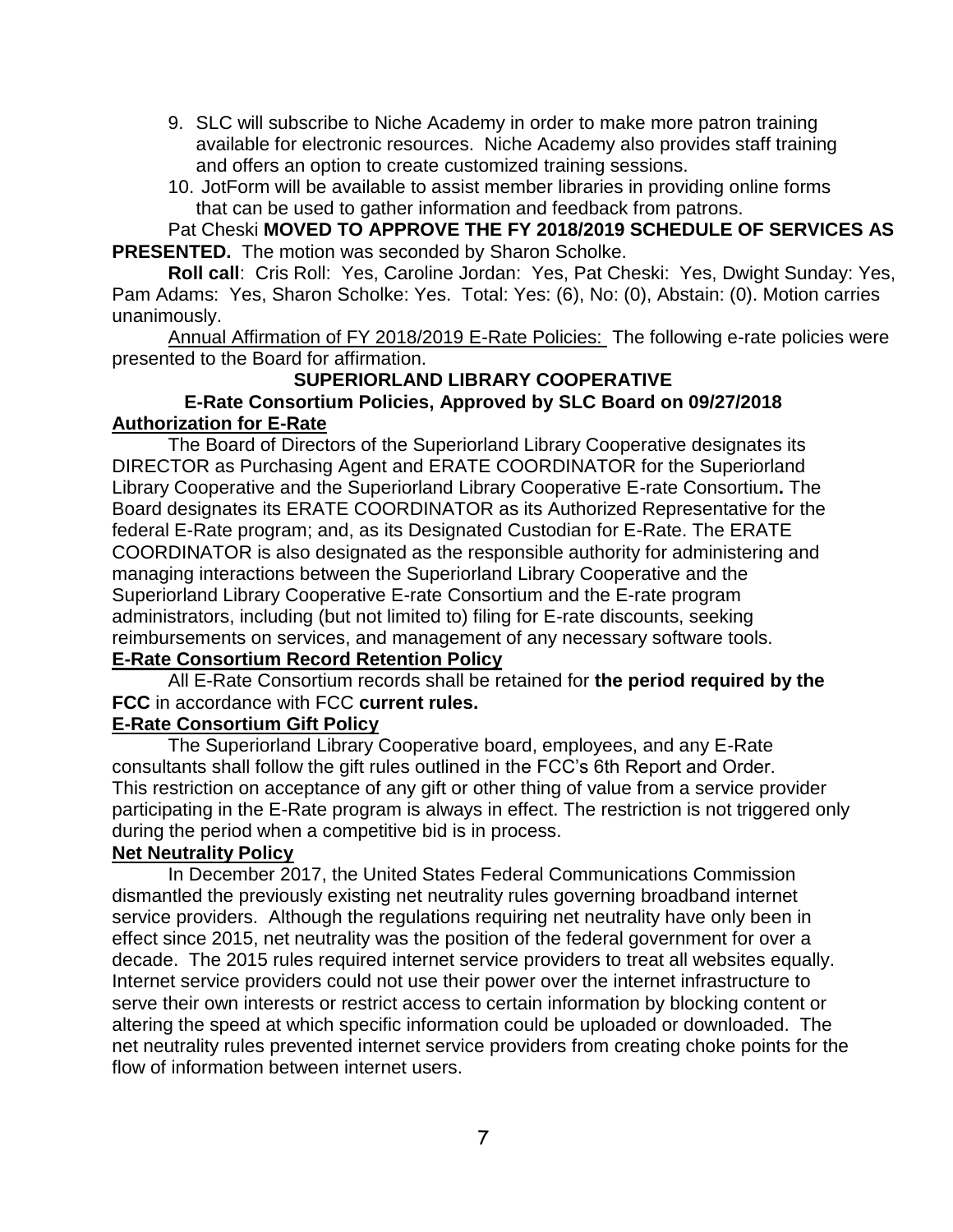The Internet has become integral to the lives of most individuals and, for some, serves as the primary method of obtaining and sharing information. The end of net neutrality gives internet service providers tremendous influence over what individuals learn, how individuals communicate with each other, and what decisions individuals make. Allowing corporations unfettered discretion to restrict information is antithetical to the free exchange of ideas, which has always been the bedrock of American ideals and the goals of the library, which seeks to spread access to knowledge and information, rather than restrict them.

Pam Adams **MOVED TO APPROVE THE FY 2018/2019 E-RATE POLICIES AS PRESENTED.** The motion was seconded by Cris Roll.

**Roll call**: Cris Roll: Yes, Caroline Jordan: Yes, Pat Cheski: Yes, Dwight Sunday: Yes, Pam Adams: Yes, Sharon Scholke: Yes. Total: Yes: (6), No: (0), Abstain: (0). Motion carries unanimously.

Designate the Superiorland Library Cooperative Director as E-Rate Coordinator:

Pat Cheski **MOVED TO APPROVE THE SUPERIORLAND LIBRARY COOPERATIVE DIRECTOR (Shawn Andary) AS THE E-RATE COORDINATOR.** The motion was seconded by Cris Roll.

**Roll call**: Cris Roll: Yes, Caroline Jordan: Yes, Pat Cheski: Yes, Dwight Sunday: Yes, Pam Adams: Yes, Sharon Scholke: Yes. Total: Yes: (6), No: (0), Abstain: (0). Motion carries unanimously.

Approve Voting Members of the Superiorland Library Board: Shawn reported that FY 2018/2019 voting Board members will be: Deb Grabowski (Crystal Falls District Library), Dwight Sunday (Forsyth Township Public Library), Patti Jahn (Ironwood Carnegie Public Library), Pam Adams (Munising School Public Library), Kim Nowack (St. Ignace Public Library),Brad Winnicki (Menominee County Library), Caroline Jordan (Peter White Public Library), Deb Friedman (Crawford County Library), and Cris Roll (Superior District Library).

Sharon Scholke **MOVED TO APPROVE THE SUPERIORLAND LIBRARY COOPERATIVE VOTING BOARD MEMBERS AS PRESENTED.** The motion was seconded by Pat Cheski.

**Roll call**: Cris Roll: Yes, Caroline Jordan: Yes, Pat Cheski: Yes, Dwight Sunday: Yes, Pam Adams: Yes, Sharon Scholke: Yes. Total: Yes: (6), No: (0), Abstain: (0). Motion carries unanimously.

Shawn Andary noted that Pat Cheski, Sharon Scholke, and Pat Houle will be retiring from the Board effective October 1, 2018. Shawn thanked the Board members for their years of service to the Superiorland Library Cooperative.

Approve Service Plan Change: The SLC Board approved a bylaws revision (changing the member library class size vote distribution to 3-3-3) on March 23, 2018. Shawn reported that the Board should also have approved a revised Service Plan, which is the document that has to be approved by the Library of Michigan. The Library of Michigan needs a copy of SLC's minutes with the Board resolution. The only item that has been changed in the Service Plan Document is Section VI. B.

EXCERPT FROM ORIGINAL PLAN OF SERVICE, SECTION VI. B:

Section VI. B. Board Member Rotation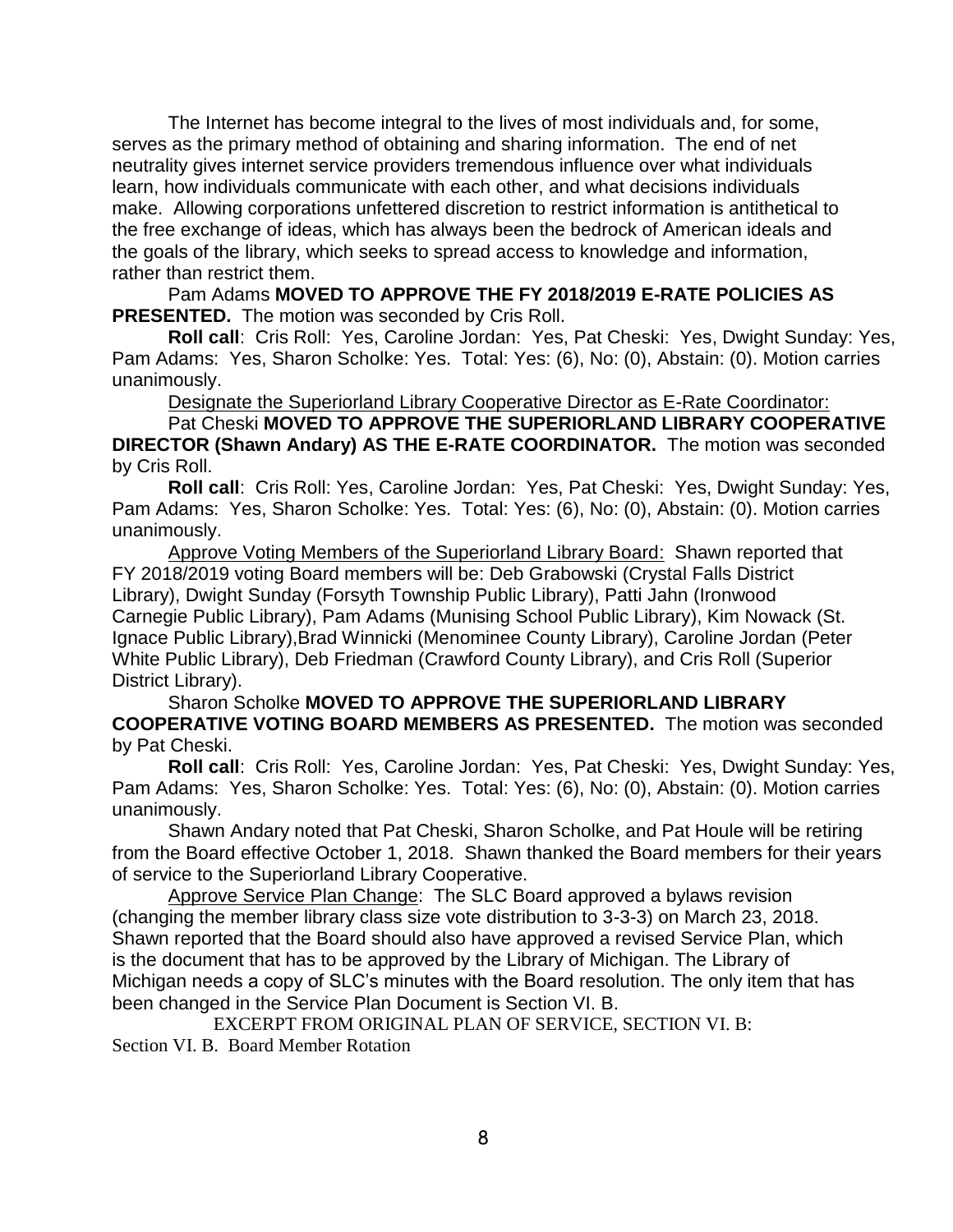All member libraries may appoint one representative to the Board. The nine (9) voting members will be determined annually by a rotation system: 4 members from classes IV and V; 3 members from classes II and III; 2 members from class I.

RECOMMENDATION FOR REVISED PLAN OF SERVICE, SECTION VI. B: Section VI B. Board Member Rotation

All member libraries may appoint one representative to the Board. The nine (9) voting members will be determined annually by a rotation system: 3 members from classes IV and V; 3 members from classes II and III; 3 members from class I.

Pam Adams **MOVED TO APPROVE THE SLC SERVICE PLAN REVISION AS RECOMMENDED.** The motion was seconded by Pat Cheski.

**Roll call**: Cris Roll: Yes, Caroline Jordan: Yes, Pat Cheski: Yes, Pam Adams: Yes, Sharon Scholke: Yes. Total: Yes: (5), No: (0), Abstain: (0). Motion carries unanimously. Note: Dwight Sunday had to leave at 12:05 p.m. eastern.

First Reading of Amendment to SLC Bylaws: Shawn noted that the SLC bylaws will have to be revised to update the list of Superiorland Library Cooperative member libraries; she indicated that this is the first reading and discussion of the change. The Tahquamenon Area Public Library has withdrawn from SLC effective October 1, 2018; in addition, the Detour School Public Library has become an affiliate of the Superior District Library. Shawn noted that, according to SLC's bylaws, the change has to be presented and discussed at this meeting, and then a 2/3 majority must vote for the change at the next SLC Board meeting. Additionally, the bylaws stipulate that there has to be provision for a ballot by mail to those who were absent. After discussion, Board members agreed that the "ballot by mail" bylaws provision should also be considered for revision.

Election of FY 2018/2019 Board Officers: Pat Cheski nominated Caroline Jordan as Chair, Dwight Sunday as Vice-chair, and Deb Friedman as Secretary. Caroline Jordan called three times for additional nominations; there were no other nominations.

Pam Adams **MOVED TO APPROVE THE NOMINATED SLATE OF OFFICERS FOR FY 2018/2019** [Chair: Caroline Jordan, Vice-chair: Dwight Sunday, and Secretary: Deb Friedman]. The motion was seconded by Pat Cheski.

**Roll call**: Cris Roll: Yes, Caroline Jordan: Yes, Pat Cheski: Yes. Pam Adams: Yes, Sharon Scholke: Yes. Total: Yes: (5), No: (0), Abstain: (0). Motion carries unanimously.

### **PUBLIC PARTICIPATION**:

*Library Director Comments*: Megan Buck commented that she wanted to thank Sharon Scholke on behalf of the Dickinson County Library and the Dickinson County Library Board. Megan also commended Shawn on a job well done and noted that Shawn has been working very hard. She also thanked the SLC Board and specifically mentioned the approval of the \$10,000 fund balance transfer to explore new services.

*Board Member Comments*: Deb Friedman and Cris Roll commented that they enjoyed the UPRLC Annual Conference.

**NEXT MEETING**: The next regular meeting of the Board of Directors is scheduled for November 29, 2018 at 11 a.m. eastern.

**ADJOURNMENT:** There being no further business, the Chair declared the meeting adjourned at 12:18 p.m. eastern.